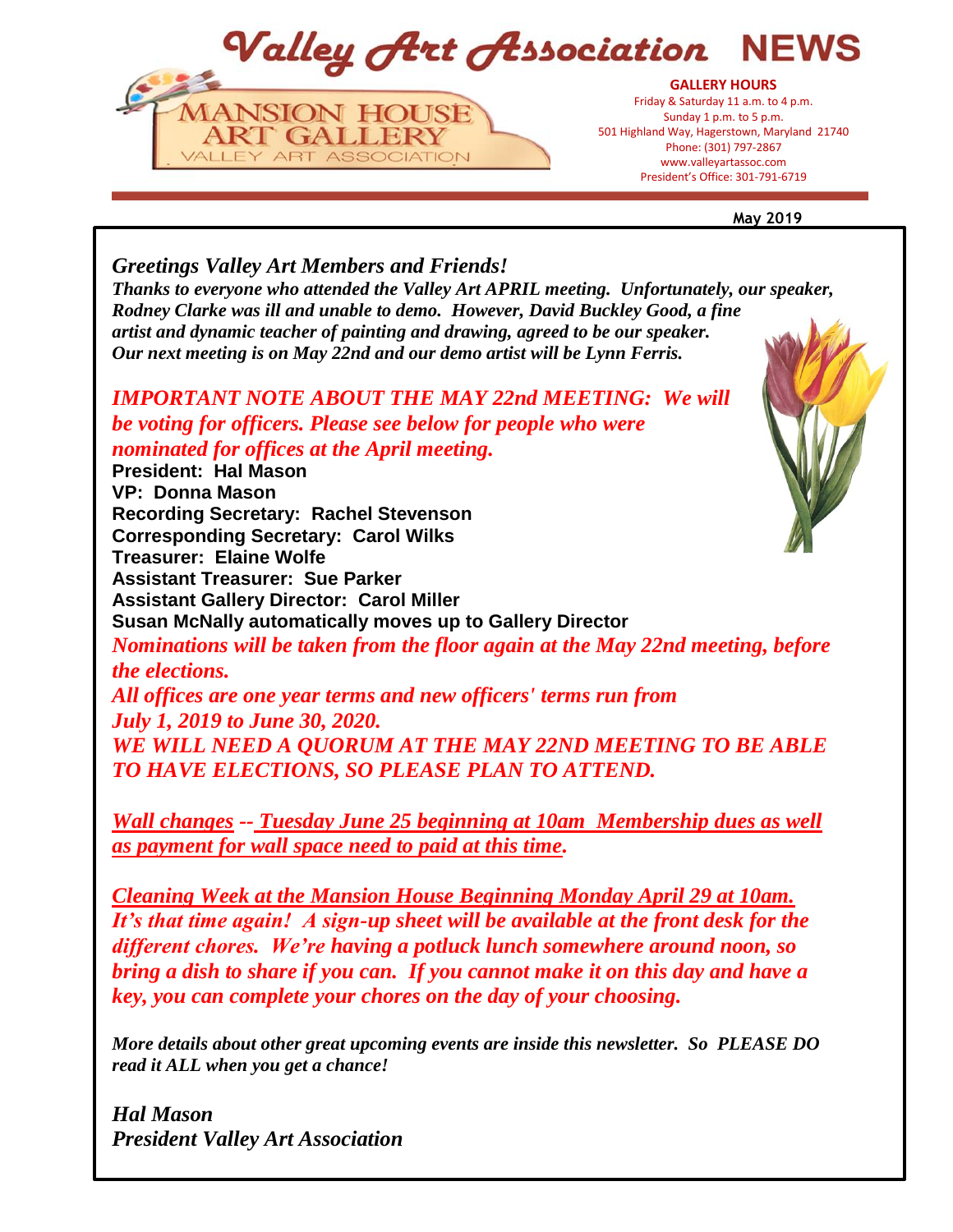# **Following is the list of officers and their duties.**

# **President**

**Prepare the agenda, preside at all meetings, call special meetings when necessary, and actively promote the aims and ideas of the association. Oversees expenditures of the club money and is authorized to sign checks.**

# **President –Elect**

**In the absence of the President, the President-Elect shall assume the President's duties and move into the position of President when the President's office is vacated.**

# **Treasurer**

**Collect all monies and pay any authorized expenditures. A financial statement shall be prepared for monthly meetings. The Treasurer is responsible for all financial records including the filing of income tax returns.**

# **Assistant Treasurer**

**Become familiar with the duties of the Treasurer and assist the Treasurer at his/her request and prefer the duties of the Treasurer in his/her absence.**

# **Recording Secretary**

**Keep a record of the proceedings at all regular and board meetings, and to preserve all past records. The Recording Secretary shall have custody of the past minutes of the association, which are complete from its initial meeting. The transfer of these records to each succeeding Recording Secretary shall be recorded in the appropriate minutes to ensure their continued retention by the association. The Recording Secretary assists the President with meeting Itinerary.**

## **Corresponding Secretary**

**Serve as editor of the Newsletter, to send card and notes in the event of illness or death in the membership, and to send thank you notes to those presenting programs to the association.**

# **Gallery Director**

**In charge of the operation of the gallery which includes overseeing the hanging of art and the scheduling of those to be on duty at the gallery on the days when the gallery is open to the public.**

## **Apprentice Gallery Director**

**Learn the job the Gallery Director and move to the position of Gallery Director when the Gallery Director leaves office.**

## **Past-President**

**It shall be the duty of the Past-President to continue on the Board of Directors only as an advisor.**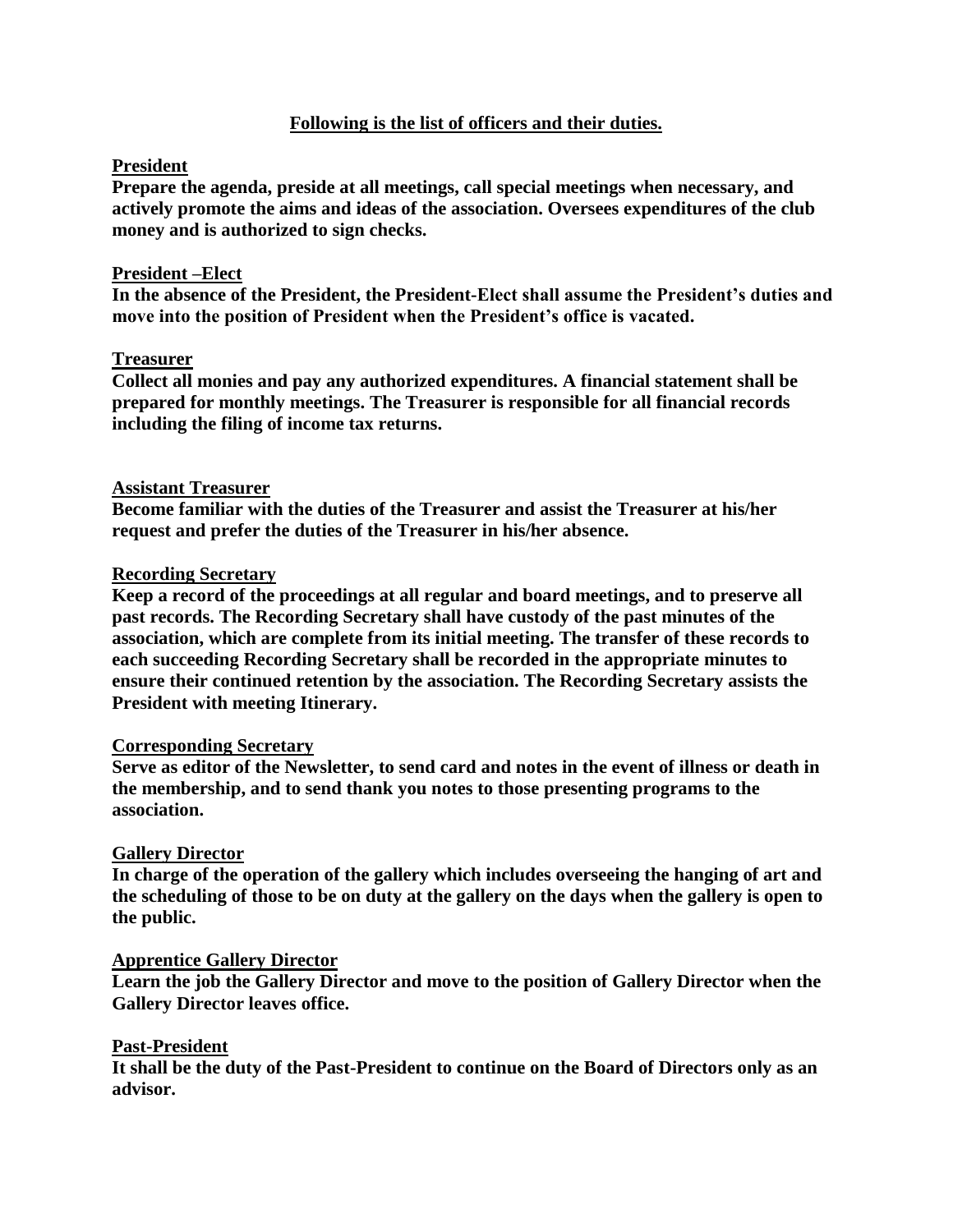# **Membership News**

## **(Please refer to the President's Message about Cleaning Week, April 29 at 10:00am!)**

#### **Information about the VAA Membership List**

**A current Membership List is kept on the desk at the Mansion House. It is kept up-to-date by the treasurer and includes information as to whether VAA dues have been received. Membership dues are \$30 for July 1, 2019 through June 30, 2020, and are non-refundable. If you wish to check the status of your dues or if you have any changes to your contact information, please call the Mansion House during its open hours and the sitter will write the changes on the list.**

**We've been attracting many new members and hope to continue. We encourage all members to invite friends to our monthly meetings even if they don't paint or draw. Art is for EVERYONE!!!I YOU DON'T HAVE TO BE AN "ARTIST" TO JOIN THE VALLEY ART ASSOCIATION! Please check out the following list of our activities!**

| <b>List of Activities</b>        |
|----------------------------------|
| <b>Trips and Travel in Art</b>   |
| <b>Mansion House Maintenance</b> |
| <b>Membership/Phone Tree</b>     |

**Hospital Shows and Publicity Events Planning Nominating Program Library**

**If you have special interests that you wish to pursue, e.g., workshops, trips and travel, publicity for art, there are sign-up lists for various activities on the desk at the Mansion House Art Gallery. Please feel free to stop in at the Mansion House during its open hours to check the lists, add your name, or you may call to ask the sitter for assistance.**

> **Valley Art Association/Mansion House Sales Policy Attention All Gallery Members**

**Mansion House Sales Policy with regard to Maryland Sales and Use Tax (SUT)**

**Valley Art Members who sell anything (artwork, crafts, etc.) in the Mansion house must have a Maryland State Sales and Use Tax ID. Valley Art Association collects sales tax on all sales, and the sales tax money collected is paid to the member. It is the responsibility of the member to then pay that amount to the Maryland State Comptroller. Members need to provide their Sales Tax ID number to the Valley Art Association.** 

**If members wish to only display their work, but not sell it, they should mark their items "NFS" for NOT FOR SALE. They can provide their contact info in the event customers want to purchase from the member directly.** 

**When you are preparing sales slips, please include the following:**

- **Sales Tax**
- **Your Initials or name on the sales slip to identify who took care of the sale**

**Payment – cash, credit card or personal checks accepted.**

**Identification – you may be requested to present your name, address & phone number and/or asked to present I.D. This information will not be given to 3rd parties, nor used for solicitation purposes. Discounts – are at the sole discretion of the artist.**

**Returns – returns and other transaction adjustments may only be arranged between the artist and purchaser. Thank you for your support. Enjoy!**

**Please contact Donna Mason: 301-791-6719 if you require training on the above.**

**"Across the Pond" is the May show in the North Gallery**

**A selection of paintings from England, Ireland and beyond from our globe-trotting Valley Art members - Anita Shively, Laura Shindle, Janie Moltrup, Leona Kronstadt and Virginia Hair. The opening reception is on Sunday, May 5th, from 2 to 4 PM, and follow them on their journey through beautiful landscapes.**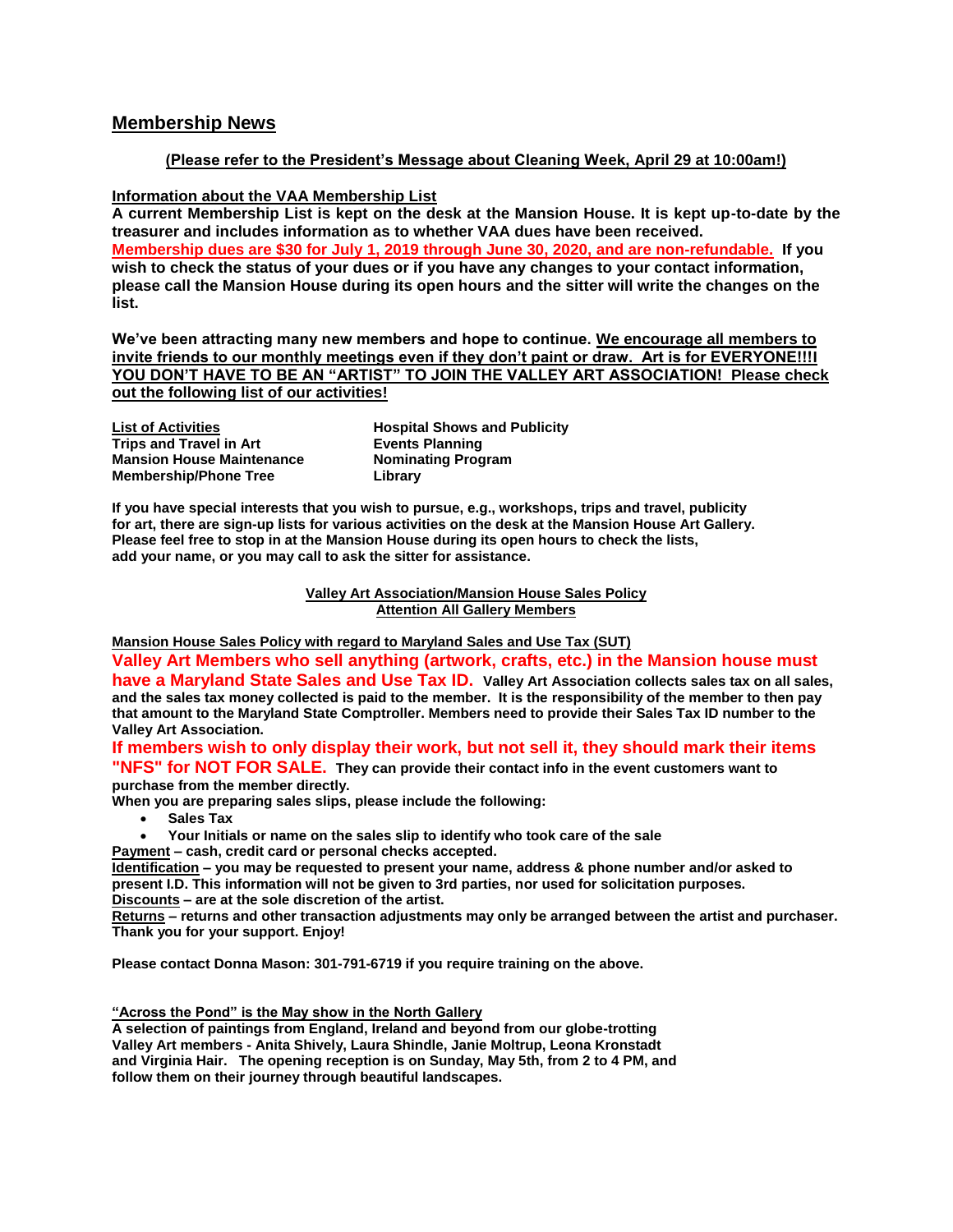#### **Artist Bios**

**We are asking all of our members to update (or create) their resumes for our Artist Book. Carol Gwin will be the contact person for this. Please send your updated or new resume to Carol at howiegwin@verizon.net or mail it to her at the following address:**

**Carol Gwin 1271 Fairchild Ave. Hagerstown, MD 21742**

# **\*All (and Solo) Member Shows 2019**

**All artwork should be ready to hang with a wire on the back. Paintings can be dropped off the weekend before the show during open hours: 11 to 4 on Friday and Saturday and 1 to 5 on Sunday. Drop/off pick up on Tuesday morning before the show opens. The new show will be hung from 10 AM to 12 Noon and anyone willing to help will be welcomed with open arms.** 

**Wall changes -- Tuesday June 25 beginning at 10am Membership dues as well as payment for wall space need to paid at this time.**

| <b>Month</b>    | Title/Exhibitor                                                                                                                                                 | <b>Drop Off Dates</b>            | Opening         | <b>Closing</b> | <b>Pick Up Date</b> |
|-----------------|-----------------------------------------------------------------------------------------------------------------------------------------------------------------|----------------------------------|-----------------|----------------|---------------------|
| May             | <b>Across The</b><br><b>Pond</b><br><b>Paintings by</b><br>Anita Shivley,<br>Laura Shindle,<br>Janie Moltrup,<br>Leona<br><b>Kronstadt and</b><br>Virginia Hair | <b>April 26-28</b>               | May 3           | <b>May 26</b>  | <b>May 28</b>       |
| June/July       | <b>Here Comes the</b><br>Sun and<br><b>Miniatures</b><br>Show*                                                                                                  | May 24-26                        | <b>May 31</b>   | June 30        | July 2              |
| <b>August</b>   | <b>Lily Ramos</b>                                                                                                                                               | <b>July 26-28</b>                | <b>August 2</b> | September 1    | September 3         |
| September       | Make Me Laugh*                                                                                                                                                  | <b>August 30-</b><br>September 1 | September 6     | September 29   | October 1           |
| <b>October</b>  | <b>Abstract Show*</b>                                                                                                                                           | September 27-29                  | October 4       | October 27     | October 29          |
| <b>November</b> | <b>Dragons, Fairies</b><br>and Fantasies*                                                                                                                       | October 25-27                    | November 1      | December 1     | December 3          |
| <b>December</b> | <b>Winter Nights;</b><br><b>Winter Lights*</b>                                                                                                                  | November 29-<br>December 1       | December 6      | December 29    | December31          |

# **Valley Art Association 2019 Meeting Schedule**

| 5/22/19   | 7pm | <b>Business</b><br><b>Meeting and</b><br><b>Snacks</b> | 7:30pm Demo by<br><b>Lynn Ferris</b> |                                                              |
|-----------|-----|--------------------------------------------------------|--------------------------------------|--------------------------------------------------------------|
| 6/26/19   | 7pm | <b>Annual Picnic</b>                                   |                                      | <b>Fried chicken</b><br>/drinks members<br>bring side dishes |
| 9/21/19   |     | <b>Fall Fest</b>                                       |                                      |                                                              |
| 12/6/2019 |     | <b>Tree Lighting</b>                                   |                                      |                                                              |
| 12/7/2019 |     | <b>Christmas Lunch</b>                                 |                                      | <b>Fireside</b>                                              |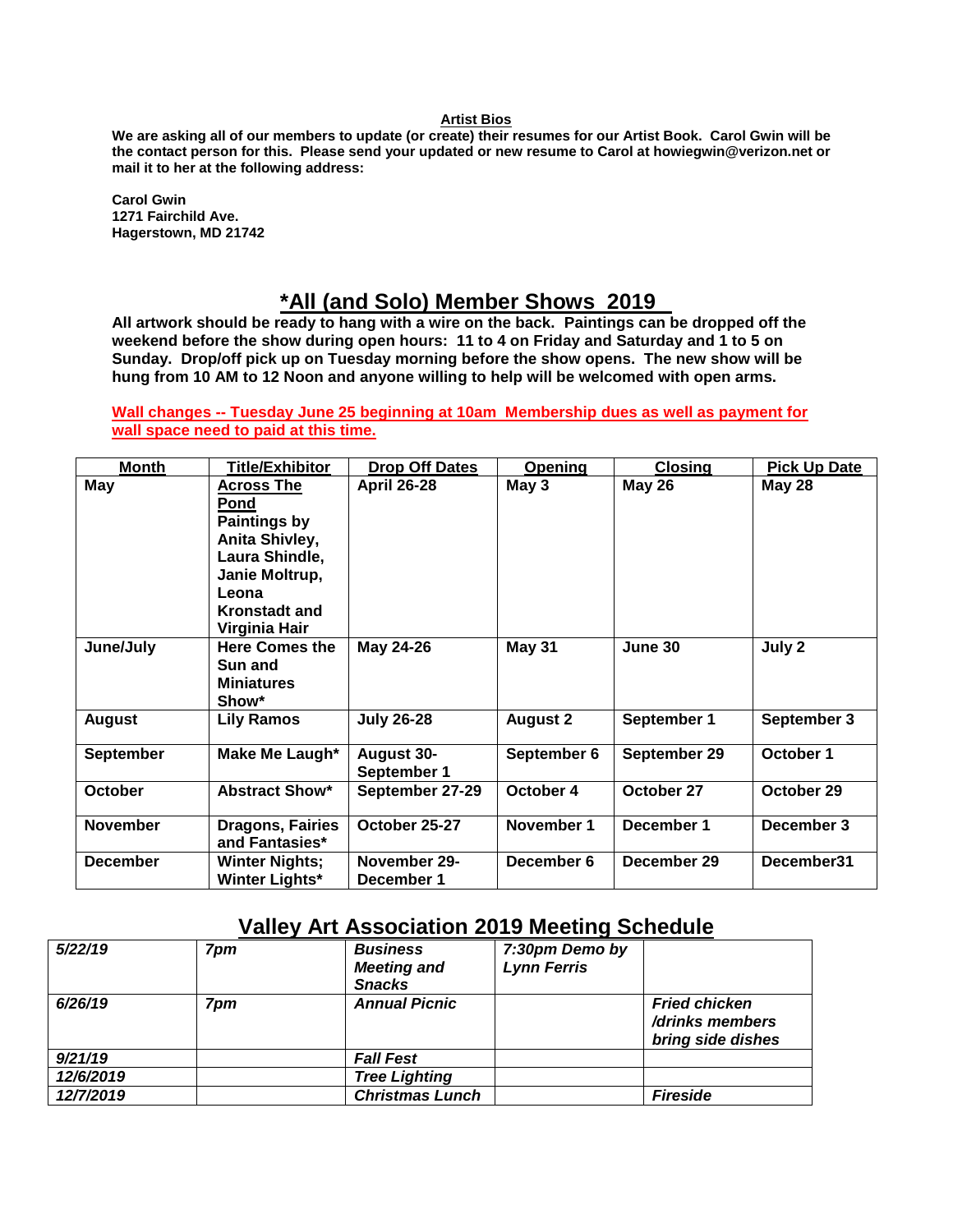## **Future Events:**

## **Mark your calendar!!!**

## **Painting Florals Workshop on Thursday, May 23, 2019**

**Scott Royston, Master Signature artist in Oil Painter of America, Signature status in National Oil and Acrylic painters, Elected Member Status in Allied Artists of America will give a Painting Florals workshop at the Mansion House. Six hours, 12 - 6 PM. Cost \$70 for VAA and Museum members, \$80 non-members. Minimum 6, maximum 10. Waiting list. Please contact Elaine at email address [valleyartinfo@gmail.com.](mailto:valleyartinfo@gmail.com)**

## **Scratchboard Workshop with Hans Guerin on Saturday, June 22, 2019**

**The Washington County Museum of Fine Arts is coordinating this workshop: 10:30 AM - 3:30 PM. For those who missed Hans Guerin's scratchboard workshop last spring, this is a great opportunity to work with a fine teacher and artist. To register and for further details, please contact Jillian MacMaster at the Washington County Museum of Fine Arts: educ.marketing@wcmfa.org or call 301-739-5727, ext.124 (Tues. - Sun.). Valley Art will be sending out a more detailed notice about the workshop soon.**

## **Acrylic Glazing Workshop with David Bottini on Monday, July 15, 2019**

**David Bottini will return from Boston to Hagerstown to hold a 6 hour acrylic glazing workshop at the Mansion House: 10:00 - 4:00. Cost \$50 for VAA and Museum members, \$60 for non-members. Minimum 6, maximum 9. Four places left. For details and to register, please contact Elaine.**

#### **Lynn Ferris Weekly Watercolor Classes at the Mansion House - July 18 - August 22**

**Lynn Ferris will teach six Thursday morning watercolor classes from 9 AM to noon. Cost is \$20 per class. Email Lynn to register at [ferrislynn@yahoo.com](mailto:ferrislynn@yahoo.com)**

## **Michael Davis Portrait Workshop -Due to Popular Request**

**Thursday, August 29, 2019, six hour workshop with Michael Davis. This will be a portrait workshop with live model. Cost is \$70 for VAA and Washington County Museum of Fine Art members, and \$80 for non-members. Minimum 5, maximum 8. There will be an additional model fee of \$10. Lunch included. To register, please contact Elaine as above.**

#### **Nicole Troup - Child Portrait and Gold Leaf Workshop**

**On Monday,October 7, 2019, we will have a one-day 7-hour portrait workshop with Nicole Troup. The emphasis will be on child portraiture utilizing Golden Open Acrylics and the application of gold metal leaf. The cost is \$80 for VAA and Museum members, and \$90 for non-members. Bring a packed lunch. Minimum number of participants is 5 and the maximum is 9. To register for the workshop, and for further details, please contact Elaine Wolfe as above.**

#### **Painting Groups at the Mansion House**

**Monday: The Gretchen Starliper Group will not be meeting at the Mansion House until Spring. Tuesday: 10am to 3-ish Call Donna Mason 301-791-6719**

## **Figure-drawing at the Mansion House**

**Professional models. No instruction. Any medium. Gesture and 20 minutes poses with occasional long pose session. Only cost is shared model fees. Gesture and 20 minute poses with occasional long pose session. Due to multiple show pressures and travel plans on the part of both artists and models, the next session will be on Thursday, May 30, 10:00 am to 1:00 pm. During the summer months, starting in June, there will be two sessions per month. Drop-in O.K., but please contact Elaine Wolfe to confirm coming at valleyartinfo@gmail.com or 304-754-5116.**

*NOTE: Michael Davis has expressed interest in giving a one-day figure-drawing workshop. If interested, please contact Elaine as above.*

#### **Wednesday Art Group**

**This takes place every Wednesday from 10am to 2pm. Bring your lunch and paints, any medium. For more information call Audrey Mentzer at 301-739-8112 or Ruth Peyton at 301-223-8688.**

## **Oil and Acrylic Art Classes with Marjorie Tressler**

**The Wednesday classes at the Mansion House are still the 1st and 3rd Wednesdays 6:30-9pm. All classes are for the novice to advance painters who want to study oil or acrylic plus drawing. \$65.00 for 6 classes and are continuous. Contact Marjorie at marjorietressler@comcast.net, or 717-762-6791.**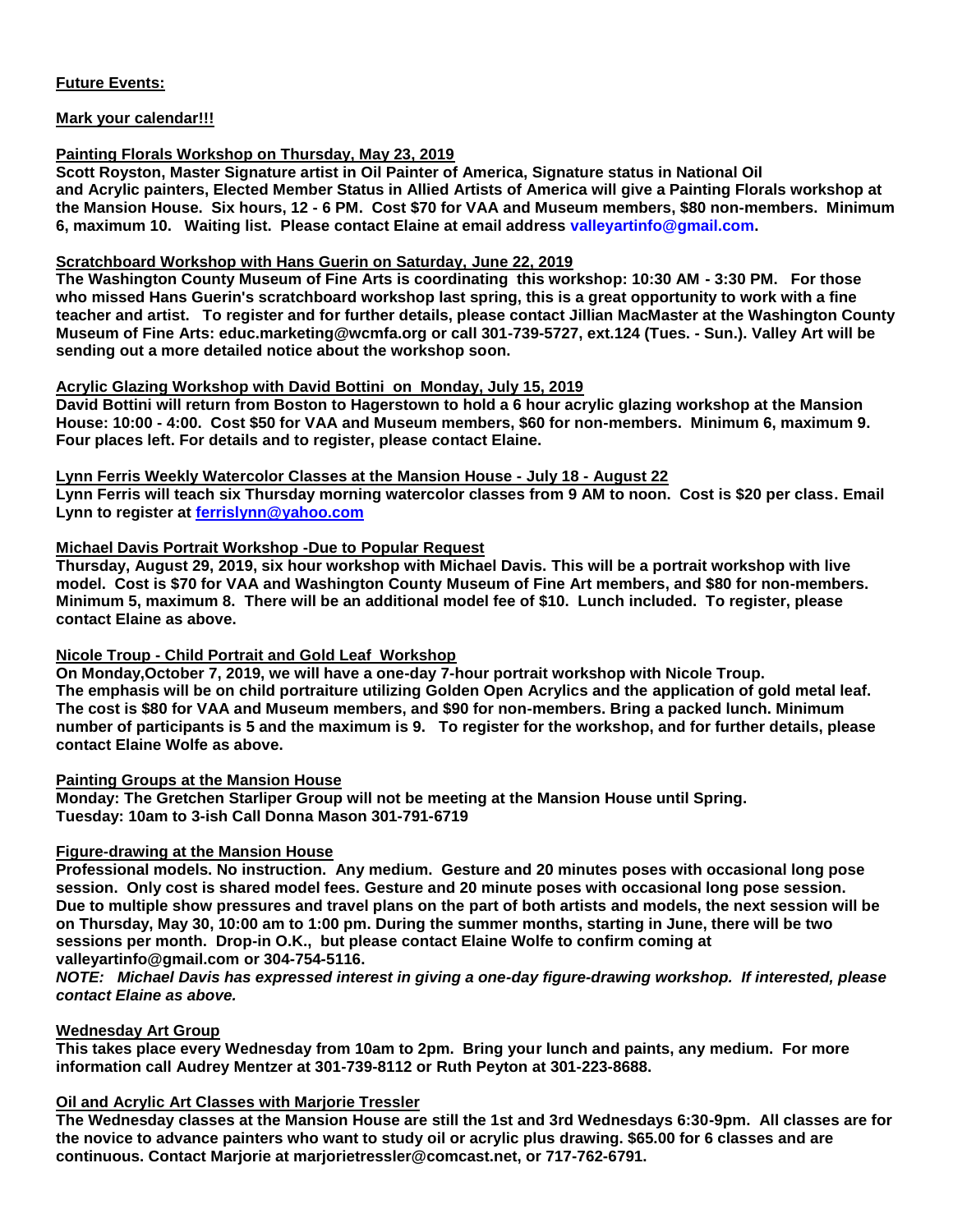## **MEMBERS OUTSIDE ACTIVITIES**

**The following section of this newsletter includes activities that our busy members are involved in. Please pay special attention to this section and hopefully you will be able to attend or take part in some of these events.**

## **2019 "Fur to Feathers" Schuler School of Fine Art Show**

**Valley Art Member, Anita Shively, won an Honorable Mention for her beautiful heron painting.** 

## **Congratulations! Prometheans Art Show at Destination Arts, Waynesboro 42 West Gallery**

**The Prometheans, a group of artists that include 16 VAA members, who meet monthly at Liz Stacey-Hurley's home to share and discuss their art, are having a show of some of their work at Destination Arts, Waynesboro 42 West Arts Gallery 42 W. Main St. Waynesboro Pa. belonging to Donna and Denny Bingaman. The show runs for the months of May and June. There is an opening reception on Friday, May 3rd 5:30-8pm. The following VAA members are included:**

| <b>Gwen and Larry Bergey</b>  | <b>Marilyn Eavey</b> |
|-------------------------------|----------------------|
| <b>Elizabet Stacey-Hurley</b> | <b>Susan McNally</b> |
| <b>Becky Dietrich</b>         | Deb Kallgren         |
| Donna Mason                   | John (Fred) Tresselt |
| <b>Mike Dawson</b>            | <b>Carol Miller</b>  |

**Marguerite H. Cyr Carol Wilks Janet Salter Donna and Denny Bingaman**

## **"Sketchy Women + 1" Art Show at the Washington County Arts Council**

**A group of artists including Valley Art Members are showing their work in the WCAC gallery from May 30 - June 25. Linda Barnhart, Marty Welch, Sherry Lazaroff, Janette Cantrell, Jill Atherton and Bill Roberts. The opening reception is on Thursday, May 30, from 5 to 7 PM, and there will be an artist talk on Saturday, June 15, from 2 to 4 PM.**

## **Rebirth, Rejuvenate, Reinvention" at Gallery 50 in Waynesboro, PA**

**A two month five-artist show including Valley Art Member, Marti Yeager, opened on April 26 and will be on display until mid-July. It includes exciting new work. Gallery 50 is located at 50 W. Main St.; it's hours are Friday, 3-8 PM, Saturday, 12-4 PM, and Sunday, 1-4 PM.**

## **INVITATION TO SHOW YOUR WORK**

**On Thursday, May 2 the Charles Brightbill Environmental Center 881 Ft. Loudon Rd.** 

**Mercersburg, PA 17236 will be hosting its 2nd "Art Night" from 6:00 - 8:00. This evening is also our annual Wildlife Art Show which features art that has been entered by area high school and middle school students. This letter is an invitation to you to join us and set up a demonstration or display of your work for the evening. There is no charge for the event and no admission charge for our visitors. Respond by emailing the Center at twepmail@gmail.com or calling 717 328-2126 to let me know if you are able to join us. We have an ample supply of tables and easels.**

## **SPRING 2019 Art at the Mill Saturday, April 27 through Sunday, May 12**

**The following VAA Members will be displaying their work at this show: Carol Wolfensberger, Lily Ramos-Burros, Susan McNally and Carol Wilks. Burwell Morgan Mill is located at 15 Tannery Lane, Millwood, VA. Sponsored by Clarke County Historic Association. Phone: 540-837-1799 Email: artatthemill@gmail.com Changes to Oil and Acrylic Art Classes with Marjorie Tressler**

**Marjorie Tressler is conducting 2 art classes at Gallery 35 East every Monday, 9am to 12pm and 1-4pm. Students are taught in the classical way of painting covering oil, acrylic and drawing. These classes are for the novice to the professional who want to improve their skills in a very relaxed and fun atmosphere. Cost: 65.00 for 6 classes, and classes are continuous. Contact for more information, Marjorietressler@comcast.net or 717-762- 6791.** 

#### **Paul Berryhill Watercolor Classes**

**Paul Berryhill is teaching watercolor classes in Inwood WV June 10-14 at Heritage Hall, 8539 Winchester Ave. Contact Paulberryhill@yahoo.com 304-433-5774.**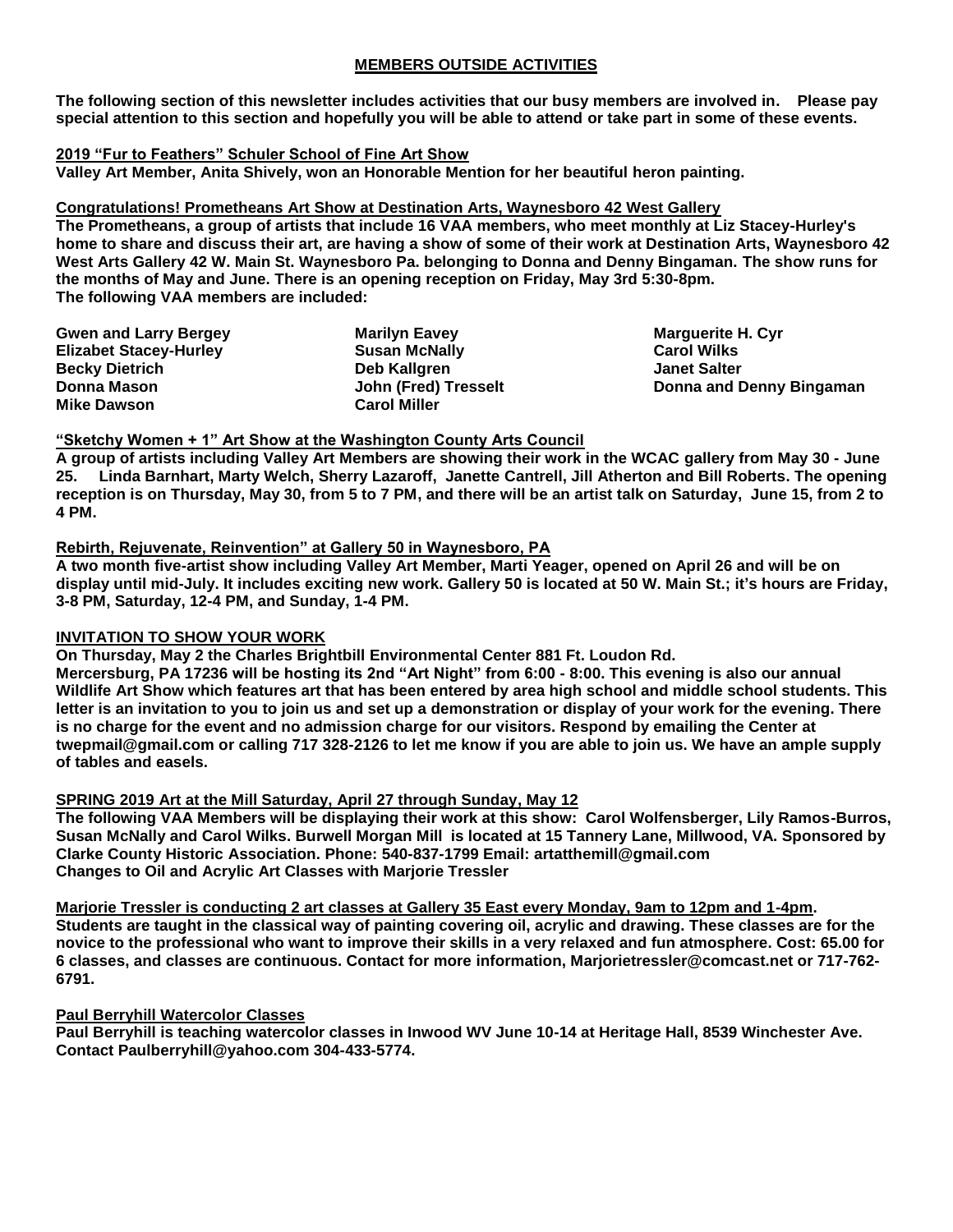**Artisan Connection with Marjorie Tressler---Gallery 35 East in Wayneboro PA, Monday May 13th 6:30 to 8:30 Gatherings for artists/artisans of all genres, 2 and 3 dimensional art, potters, writers, musicians, etc. We share ideas, news on our latest art projects, events and connect to collaborate on projects. Sing, recite poetry and bring in your latest art project to show everyone. Please bring along a friend!! We always have a table for snacks and drinks to share. We are looking forward to seeing all of you!!! Please contact Marjorie Tressler, founder and facilitator with any requests or information at 717-762-6791 or marjorietressler@comcast.net.** 

**Destination Arts, Waynesboro 42 West Arts Gallery Fine Arts and Crafts, 42 West Main Street, Waynesboro. Prometheans Art Exhibit will be showing their fine art work the months of May & June with a special reception with wine and refreshments May 3rd from 5:30 thru 8:00pm. The group consists of 17 participating artists (shown on previous page).**

**Come in and browse or make a purchase from local artists, and fine craftsmen. All work is handmade by local artisans and includes hand-woven clothing, pottery, silver jewelry, electroplated nature jewelry, shaker boxes, furniture, hand carved spoons, wind chimes, fine art, photography, oil & watercolor original paintings with prints available, hand carved & decorative gourds, basketry, punched tin ware, painted glass, sculpture, sheet metal art, photo & document restoration, along with custom framing and other services. We have art classes and demonstrations every week from our artists. Open: Wednesday 12 – 3; Thursday 1 – 4; Friday 5 – 8; Saturday 10am-4pm; and Sunday 1 – 4. Wednesdays, Denny Bingaman will be giving free demonstrations. Music, Wine and Refreshments are offered every Friday night from 5:30 to 8:00. To join, call Denny and Donna Bingaman 762-8394 or artsyfolks@embarqmail.com.** 

## **Teachers and Art Organizations: Opportunity for Classes/Workshops/Shows/Fundraisers**

**Mary Schurz is offering the use of her beautiful, completely renovated 1859 townhouse on East Potomac Street in Williamsport, MD, for regional artists' use for classes, workshops, shows, demonstrations, fundraisers, etc.. This house has lovely space for receptions, a full kitchen opening onto a terrace and garden (the kitchen could also be used for classes), free off-street parking, several excellent rooms for workshops and classes and storage. She welcomes interest from artists and art organizations, and will be happy to show you through the house. Her email address is maschurz@myact.net, and telephone number is 301-223-2698 and cell number is 240-217-2906.**

#### **TRIPS AND TRAVEL:**

**NATIONAL PORTRAIT GALLERY, Washington, D.C.: "Self-Portraits: Eye to I from 1900 to Today", Nov. 4, 2018 - Aug. 18, 2019**

## **The National Gallery of Art, Washington, D.C**

**"The Life of Animals in Japanese Art", May 5th through July 28th, 2019, covering sixteen centuries and a wide variety of media, including almost 180 masterpiece works that rarely leave Japan.**

#### **MUSEUM OF SHENANDOAH VALLEY, Winchester, VA: June 1 - Sep. 1, 2019**

**Steinlen: Cats Focuses exclusively on Steinlen's images of cats and explores his artistic growth through a range of styles including Realism, Japonisme, Art Nouveau and Post-Impressionism.**

#### **Tiffany Glass: Painting with Color and Light**

**Five windows, nineteen lamps and more than 100 pieces of opalescent flat glass and glass "jewels". Organized by The Neustadt Collection of Tiffany Glass.**

**If interested in the National Portrait, National Gallery or MSV trips, or, if you would be interested in making a trip to The Walters Gallery in Baltimore, please contact Elaine Wolfe at valleyartinfo@gmail.com or call 304-754-5116.**